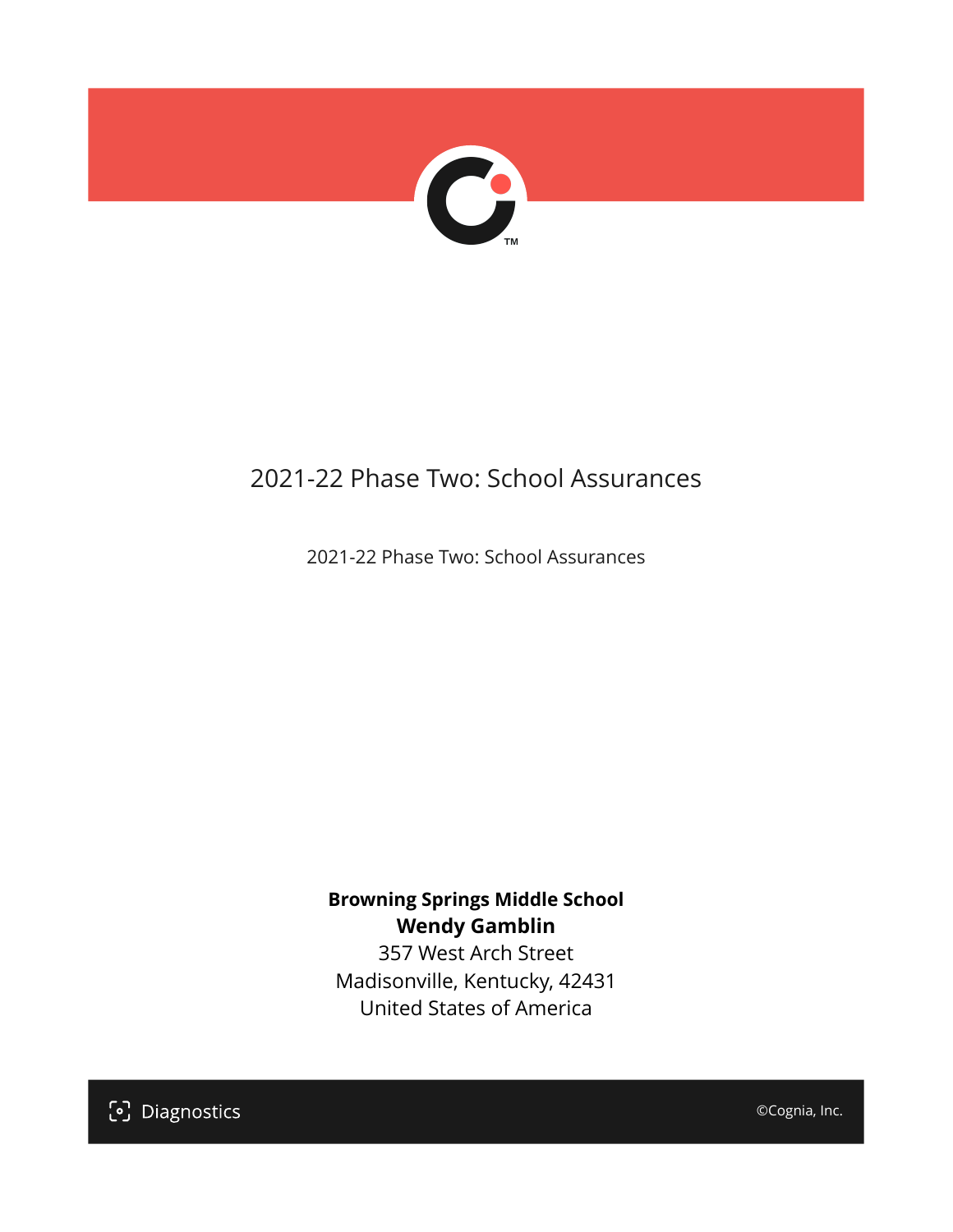### **Table of Contents**

| 2021-22 Phase Two: School Assurances |  |
|--------------------------------------|--|
|                                      |  |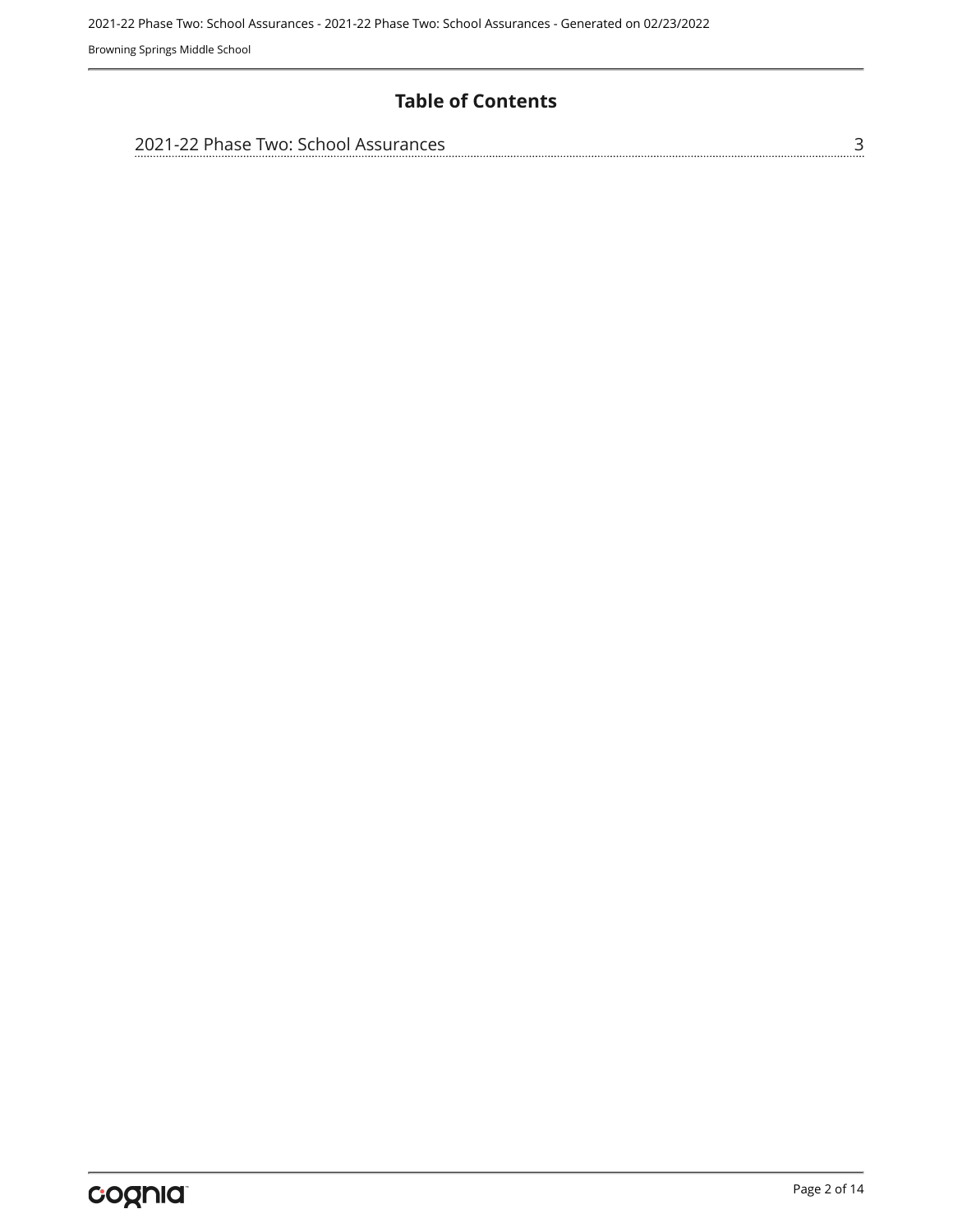# <span id="page-2-0"></span>**2021-22 Phase Two: School Assurances**

#### Introduction

Assurances are a required component of the improvement planning process (703 KAR 5:225). Please read each assurance carefully and indicate whether your school complies by selecting the appropriate response (Yes, No or N/A). If you wish to provide further information or clarify your response, space for comments is provided. Comments are optional. You may upload any supporting documentation as needed.

#### Federal Programs

1. If the school receives Title II, Part A funds, the school provides professional development for staff that is in accordance with the purpose of Title II, Part A of ESSA (job-embedded, evidence-based, sustainable, data-driven and classroom-focused); addresses the needs of all students; and, strives to ensure all students are transition ready as intended by Section 2103 of ESSA, which governs the local use of Title II, Part A funding.

 **Yes** o No N/A **COMMENTS**

2. The school ensures that the use of federal funding, including expenditures for certified or classified positions (e.g. counselors, nurses, media specialists, etc.), is reasonable and necessary in compliance with 2 CFR 200.403 and 200.405.

 **Yes** o No N/A **COMMENTS**

Title I Programs

3. The school ensures that all teachers and paraprofessionals working in a program supported with Title I, Part A funding meet applicable state requirements as required by Section 1111(g)(2)(J) of ESSA.

 **Yes**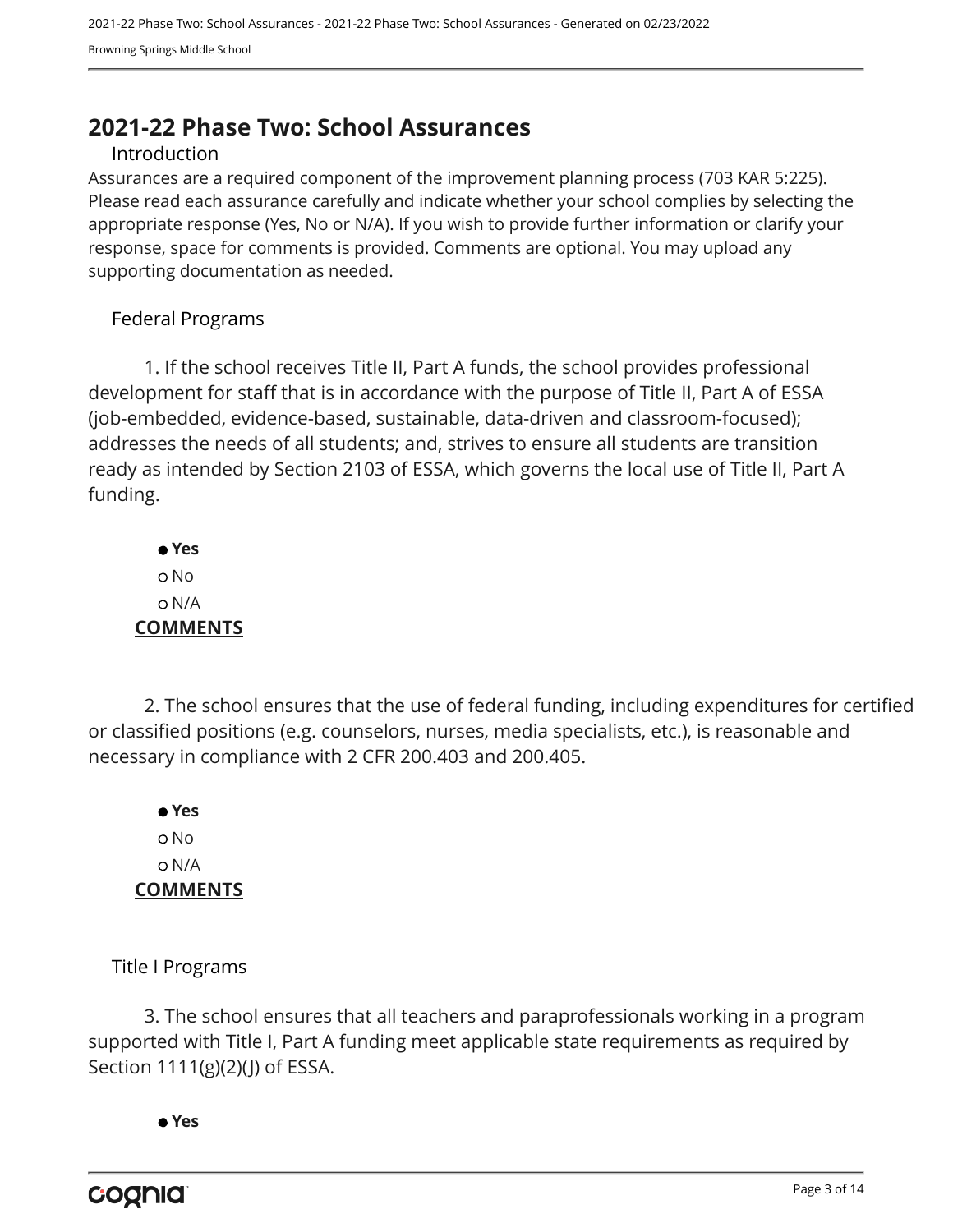No N/A **COMMENTS**

4. The school distributes to parents and family members of participating children, or all children in a schoolwide program, a written parent and family engagement policy, which is agreed on by such parents, that describes the means for carrying out the requirements of ESSA Section 1116 (c) through (f). The school makes the policy available to the local community and updates it periodically to meet the changing needs of parents and the school. For reference, Section 1116(b) of ESSA allows existing parent and family engagement policies the school may have in place to be amended to meet the requirements under Title I, Part A.

 **Yes** No N/A **COMMENTS**

5. The school convenes an annual meeting, at a convenient time, to which all parents of participating children, or all children in a schoolwide program, are invited and encouraged to attend, to inform parents of their school's participation in Title I, Part A and to explain the requirements of Title I, Part A, and the right of the parents to be involved, as required under Section 1116(c)(1).

 **Yes** o No N/A **COMMENTS**

6. The school offers a flexible number of meetings to parents, such as meetings in the morning or evening, and may provide, with funds provided under this part, transportation, child care, or home visits, as such services relate to parental involvement (ESSA Section 1116(c)(2).

 **Yes** o No N/A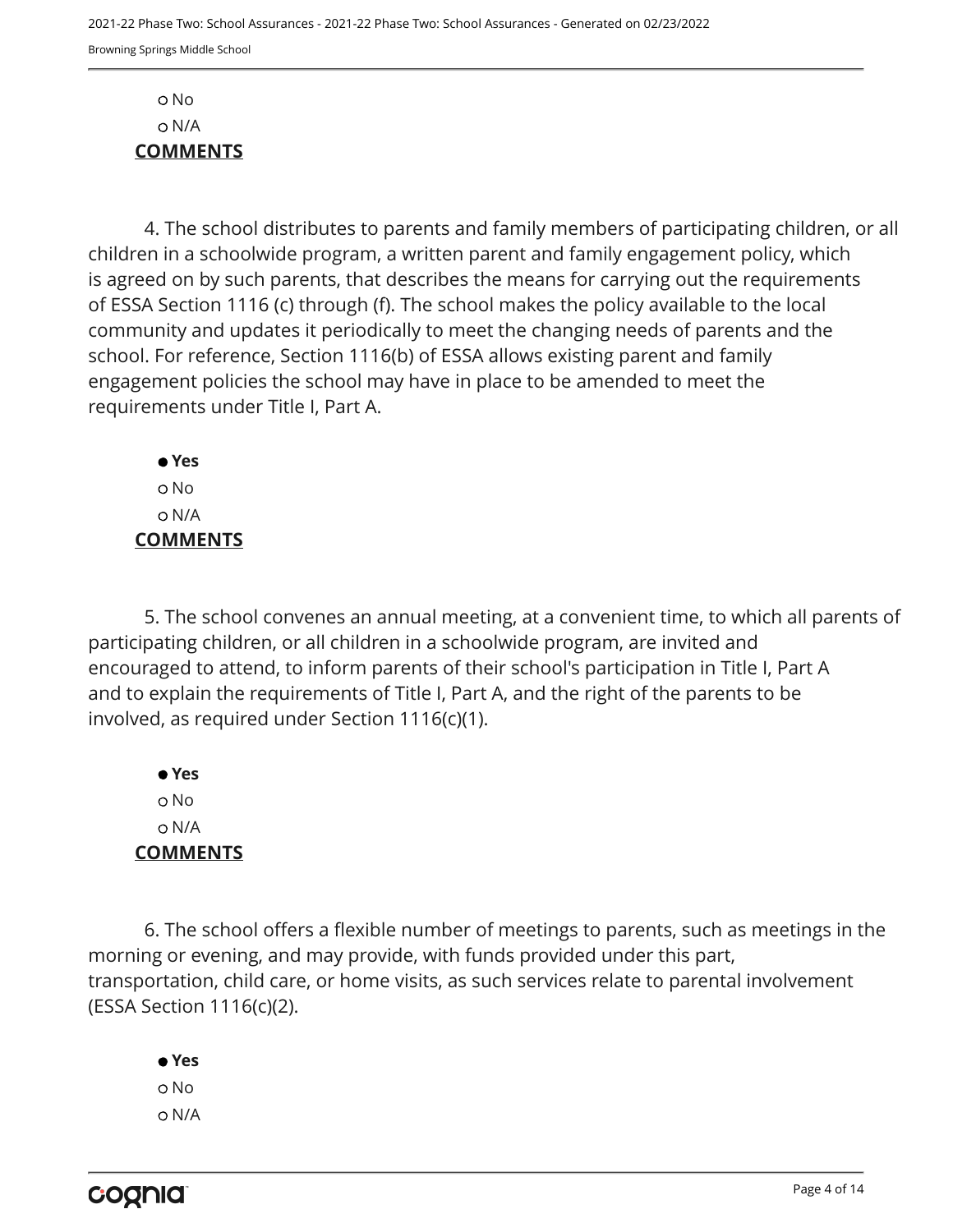## **COMMENTS**

7. The school involves parents, in an organized, ongoing, and timely way, in the planning, review, and improvement of programs under Title I, including the planning, review, and improvement of the school parent and family engagement policy and the joint development of the schoolwide program plan undersection 1114(b), except that if a school has in place a process for involving parents in the joint planning and design of the school's programs, the school may use that process, if such process includes an adequate representation of parents of participating children (ESSA Section 1116 (c)(3)).

 **Yes** No N/A **COMMENTS**

8. The school provides parents of participating children, or all children in a schoolwide program—

A. timely information about programs under Title I;

B. a description and explanation of the curriculum in use at the school, the forms of academic assessment used to measure student progress, and the achievement levels of the challenging state academic standards; and

C. if requested by parents, opportunities for regular meetings to formulate suggestions and to participate, as appropriate, in decisions relating to the education of their children, and respond to any such suggestions as soon as practicably possible (ESSA Section 1116  $(c)(4)$ ).

 **Yes** o No N/A **COMMENTS**

9. The school jointly develops with parents for all children served under this part a school-parent compact that outlines how parents, the entire school staff, and students will share the responsibility for improved student academic achievement and the means by which the school and parents will build and develop a partnership to help children achieve the state's high standards. The compact meets the requirements outlined in ESSA 1116(d)(1-2).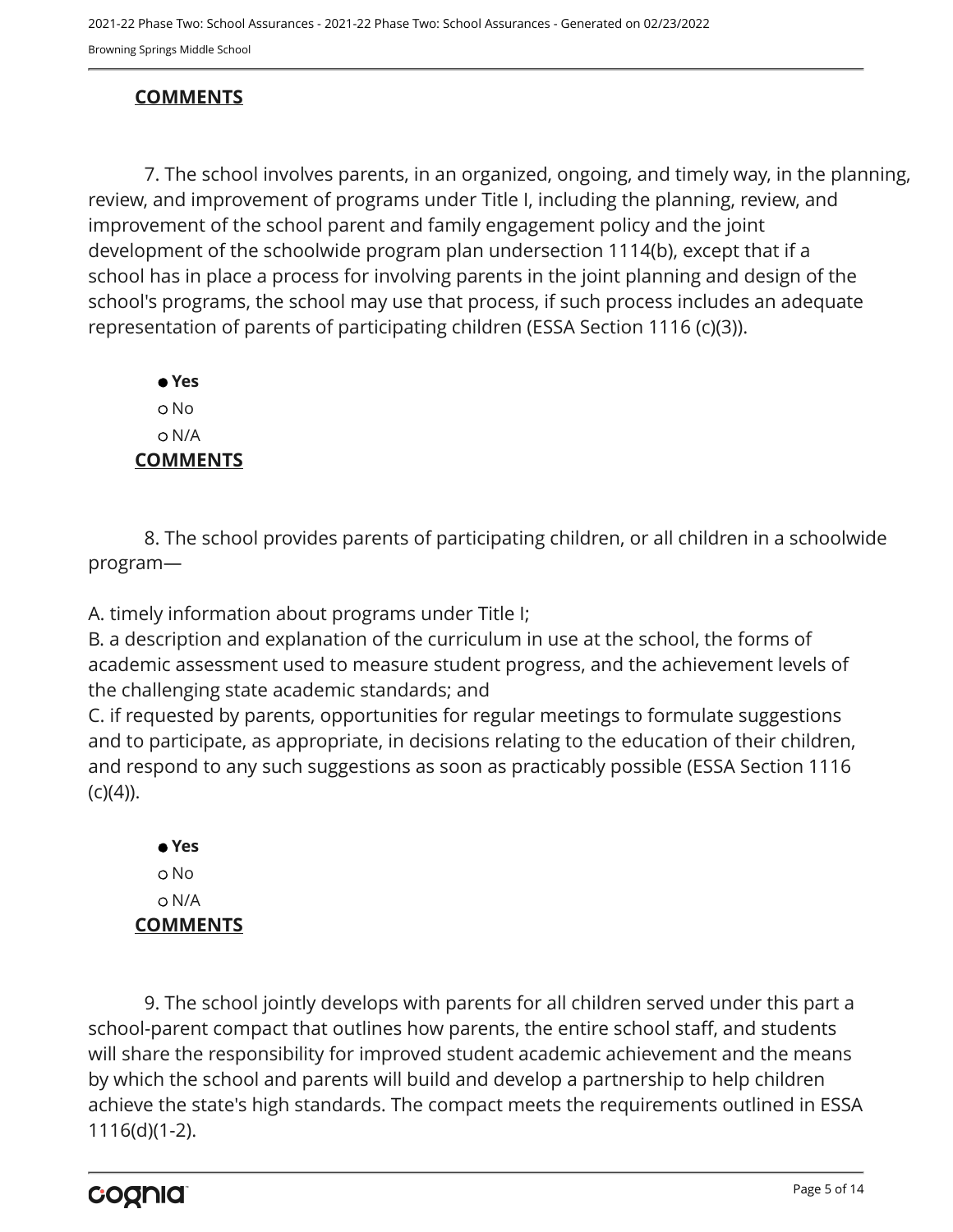**Yes** No N/A **COMMENTS**

10. The school provides assistance to parents of children served by the school in understanding such topics as the challenging state academic standards, state and local academic assessments, the requirements of Title I, and how to monitor a child's progress and work with educators to improve the achievement of their children, as required by ESSA Section 1116(e)(1).

 **Yes** o No N/A **COMMENTS**

11. The school provides materials and training to help parents to work with their children to improve their children's achievement, such as literacy training and using technology (including education about the harms of copyright piracy), as appropriate, to foster parental involvement, as required in ESSA Section 1116(e)(2).

 **Yes** No N/A **COMMENTS**

12. The school educates teachers, specialized instructional support personnel, principals, and other school leaders, and other staff, with the assistance of parents, in the value and utility of contributions of parents, and in how to reach out to, communicate with, and work with parents as equal partners, implement and coordinate parent programs, and build ties between parents and the school, as required in ESSA Section 1116(e)(3).

 **Yes** o No N/A **COMMENTS**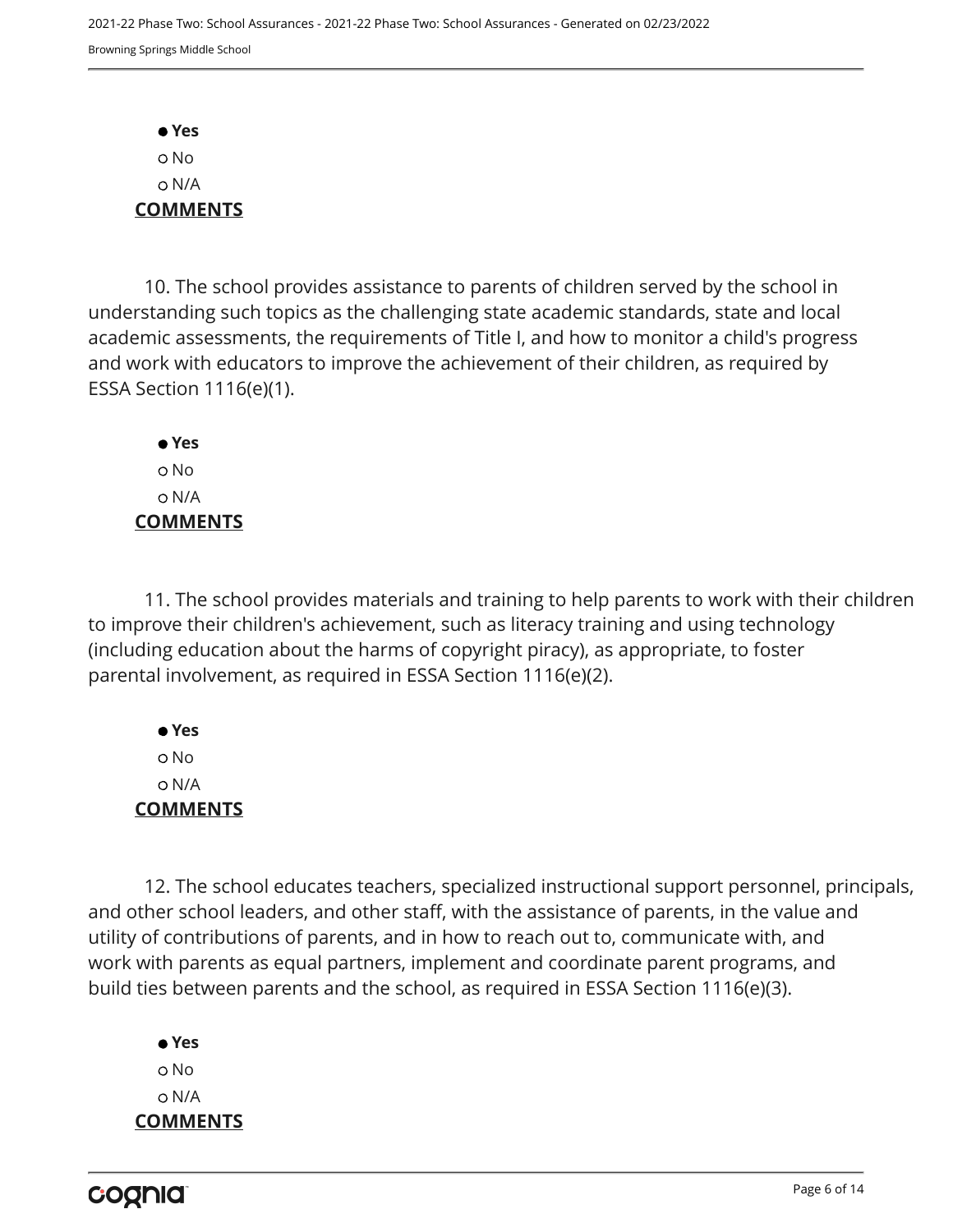13. To the extent feasible and appropriate, the school coordinates and integrates parent involvement programs and activities with other federal, state, and local programs, including public preschool programs, and conducts other activities, such as parent resource centers, that encourage and support parents in more fully participating in the education of their children (ESSA Section 1116(e)(4)).

 **Yes** No N/A **COMMENTS**

14. The school ensures that information related to school and parent programs, meetings, and other activities is sent to the parents of participating children, or all children in a schoolwide program, in a format and, to the extent practicable, in a language the parents can understand, as required in ESSA Section 1116(e)(5).

 **Yes** o No N/A **COMMENTS**

15. To the extent practicable, the school provides opportunities for the informed participation of parents and family members (including parents and family members who have limited English proficiency, parents and family members with disabilities, and parents and family members of migratory children), including providing information and school reports required under section 1111 in a format and, to the extent practicable, in a language parents understand (ESSA Section 1116(f)).

 **Yes** o No N/A **COMMENTS**

Title I Schoolwide Programs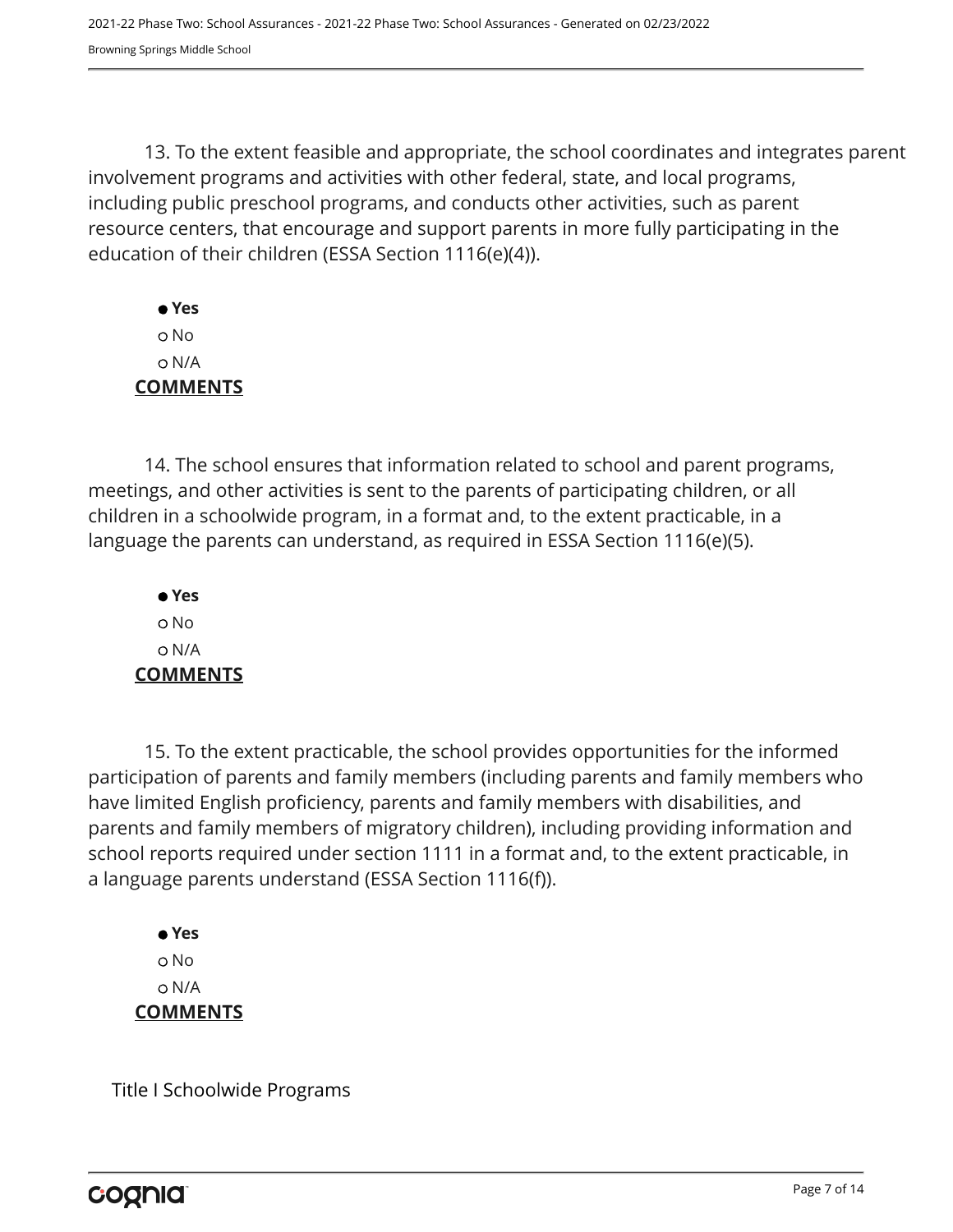16. If the school is implementing a schoolwide program, the school developed a comprehensive plan during a 1-year period or qualifies for an exception under Section 1114(b)(1) of the Every Student Succeeds Act (ESSA).

# **Yes** No N/A **COMMENTS**

17. If the school is implementing a schoolwide program, the school developed a comprehensive plan with the involvement of parents and other members of the community to be served as well as individuals who will carry out such plan (e.g. teachers, administrators, classified staff, etc.) as required by Section 1114(b)(2) of ESSA.

 **Yes** No N/A **COMMENTS**

18. If the school is implementing a schoolwide program, the school developed a comprehensive plan that will remain in effect for the duration of the school's participation under Title I, Part A of ESSA as required by Section 1114(b)(3) of ESSA.

 **Yes** No N/A **COMMENTS**

19. If the school is implementing a schoolwide program, the school developed a comprehensive plan that is available to district leadership, parents, and the public and in an understandable and uniform format as required by Section 1114(b)(4) of ESSA.

 **Yes** o No N/A **COMMENTS**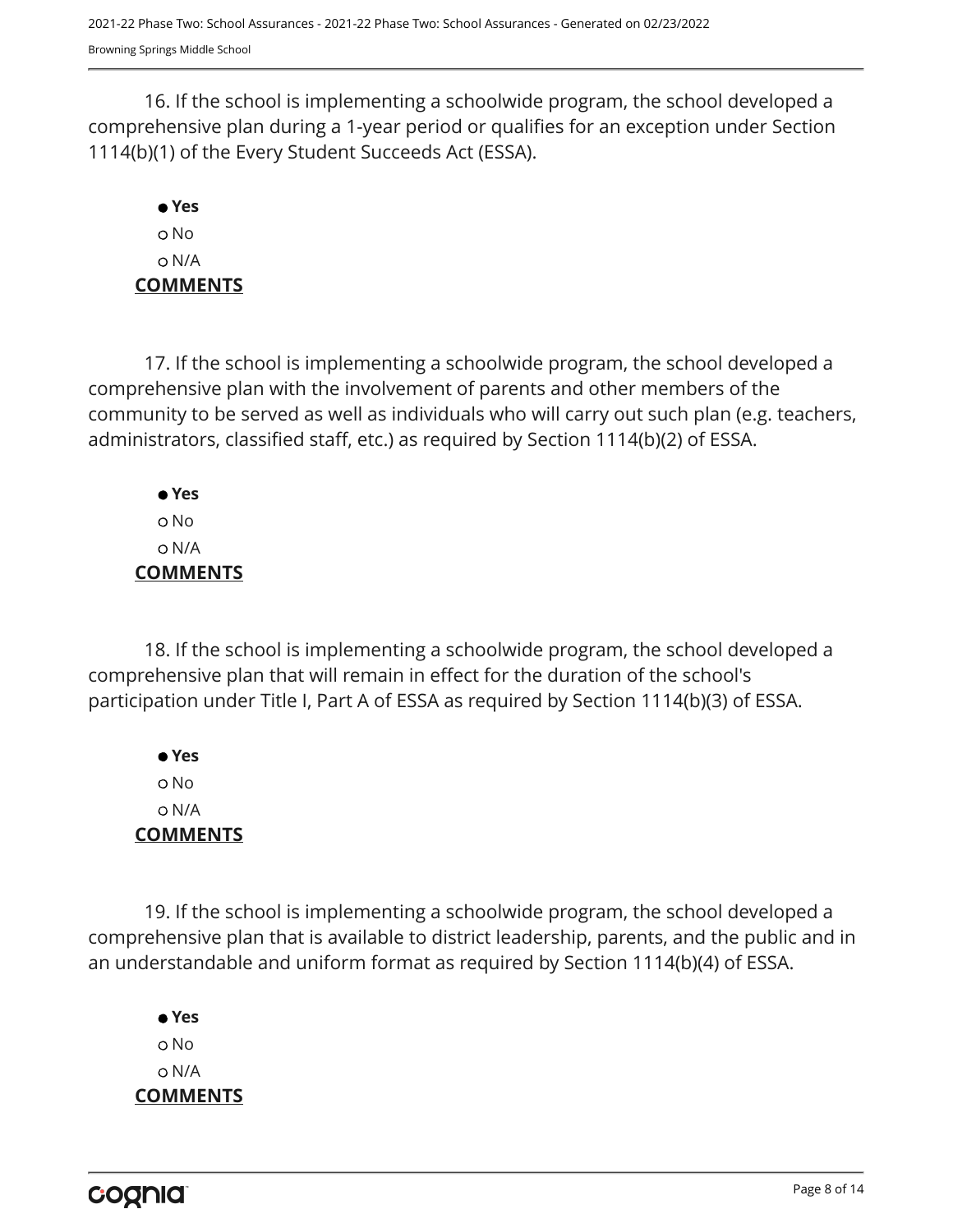20. If the school is implementing a schoolwide program, the school developed a comprehensive plan that, to the extent appropriate and applicable, coordinates with other federal, state, and local programs, including but not limited to the implementation of improvement activities in schools identified for comprehensive or targeted support and improvement, as required by Section 1114(b)(5) of ESSA.

 **Yes** No N/A **COMMENTS**

21. If the school is implementing a schoolwide program, the school developed a comprehensive plan that is based on a comprehensive needs assessment, which included a review of academic achievement data, and includes, among other items, a description of the strategies the school will implement to address school needs as required by Section 1114(b)(6) of ESSA. The comprehensive needs assessment was developed with the participation of individuals who will carry out the schoolwide program plan, and the school documents how it conducted the needs assessment, the results it obtained, and the conclusions it drew from those results, as required by 34 CFR 200.26 (Code of Federal Regulations).

 **Yes** No N/A **COMMENTS**

22. If the school is implementing a schoolwide program, the school developed, pursuant to Section 1114(b)(7), a comprehensive plan that includes a description of the strategies to be implemented to address school needs, including how such strategies: (1) provide opportunities for all children; (2) use methods and instructional strategies that strengthen the academic program in the school, increase learning time, and provide an enriched and accelerated curriculum; and, (3) address the needs of all children through, for example, the following activities: school-based mental health programs; a tiered model to prevent and address behavioral problems; professional development to improve instruction and use of data from academic assessments, and to recruit and retain effective teachers; and/or, strategies for assisting preschool children transition to

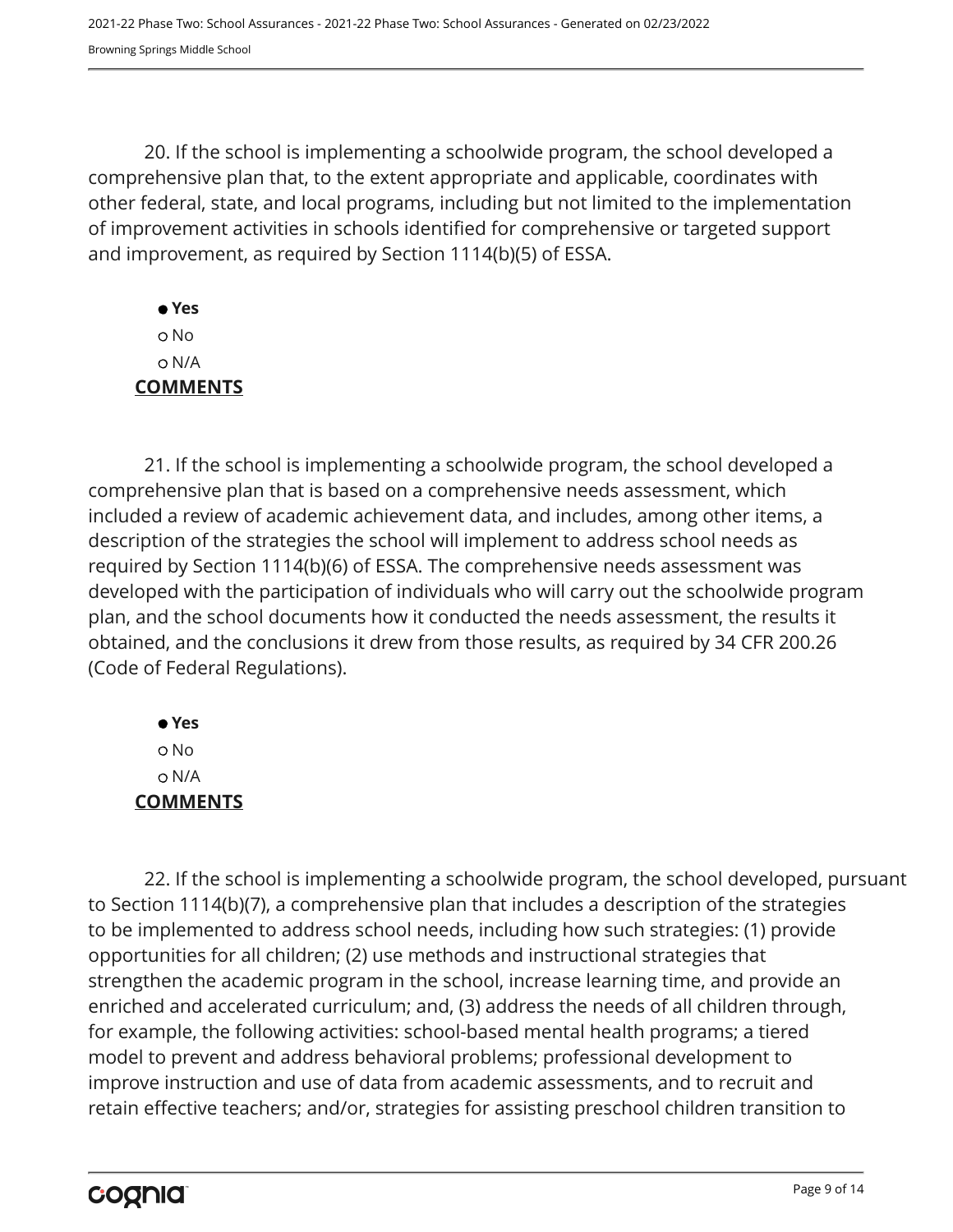local elementary school programs.



23. The school regularly monitors the implementation and results achieved by the schoolwide program, using data from the state's annual assessments and other indicators of academic achievement. The school determines whether the schoolwide program has been effective in increasing the achievement of students in meeting the challenging state academic standards, particularly for those students who had been furthest from achieving the standards. The school revises the plan as necessary based on student needs and on the results of the regular monitoring, to ensure continuous improvement of students in the schoolwide program and to ensure that all students are provided opportunities to meet the challenging state academic standards, as required by Section 1114 (b)(3) of ESSA and 34 CFR 200.26.

 **Yes** o No N/A **COMMENTS**

Title I Targeted Assistance School Programs

24. If the school is implementing a targeted assistance school program, participating students are identified in accordance with Section 1115(c) and on the basis of multiple, educationally related, objective criteria.

 Yes o No  **N/A COMMENTS**

25. If the school is implementing a targeted assistance school program, the school serves participating students using resources under Title I, Part of ESSA to meet challenging state academic standards as required by Section 1115(b)(2)(A) of ESSA.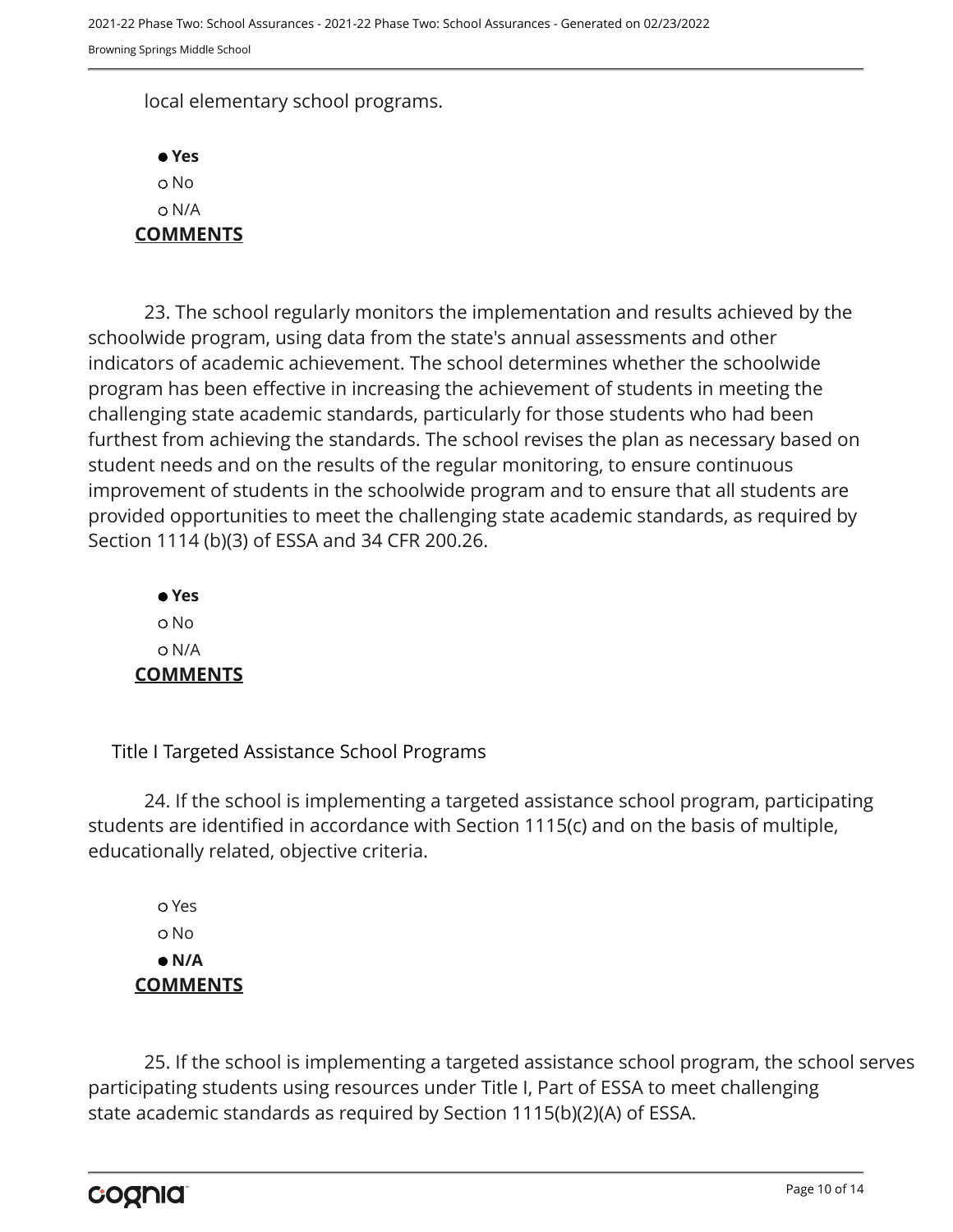Yes No  **N/A COMMENTS**

26. If the school is implementing a targeted assistance school program, the school serves, pursuant to Section 1115(b)(2)(B) of ESSA, participating students using methods and instructional strategies to strengthen the academic program of the school, which may include, for example, expanded learning time, summer programs, and/or a tiered model to prevent and address behavioral problems.

 Yes o No  **N/A COMMENTS**

27. If the school is implementing a targeted assistance school program, the school serves participating students by coordinating with and supporting the regular educational program as required by Section 1115(b)(2)(C) of ESSA.

 Yes No  **N/A COMMENTS**

28. If the school is implementing a targeted assistance school program, the school serves participating students by providing professional development to, for example, teachers, administrators, classified staff, and/or other school personnel who work with participating students as required by Section 1115(b)(2)(D) of ESSA.

 Yes o No  **N/A COMMENTS**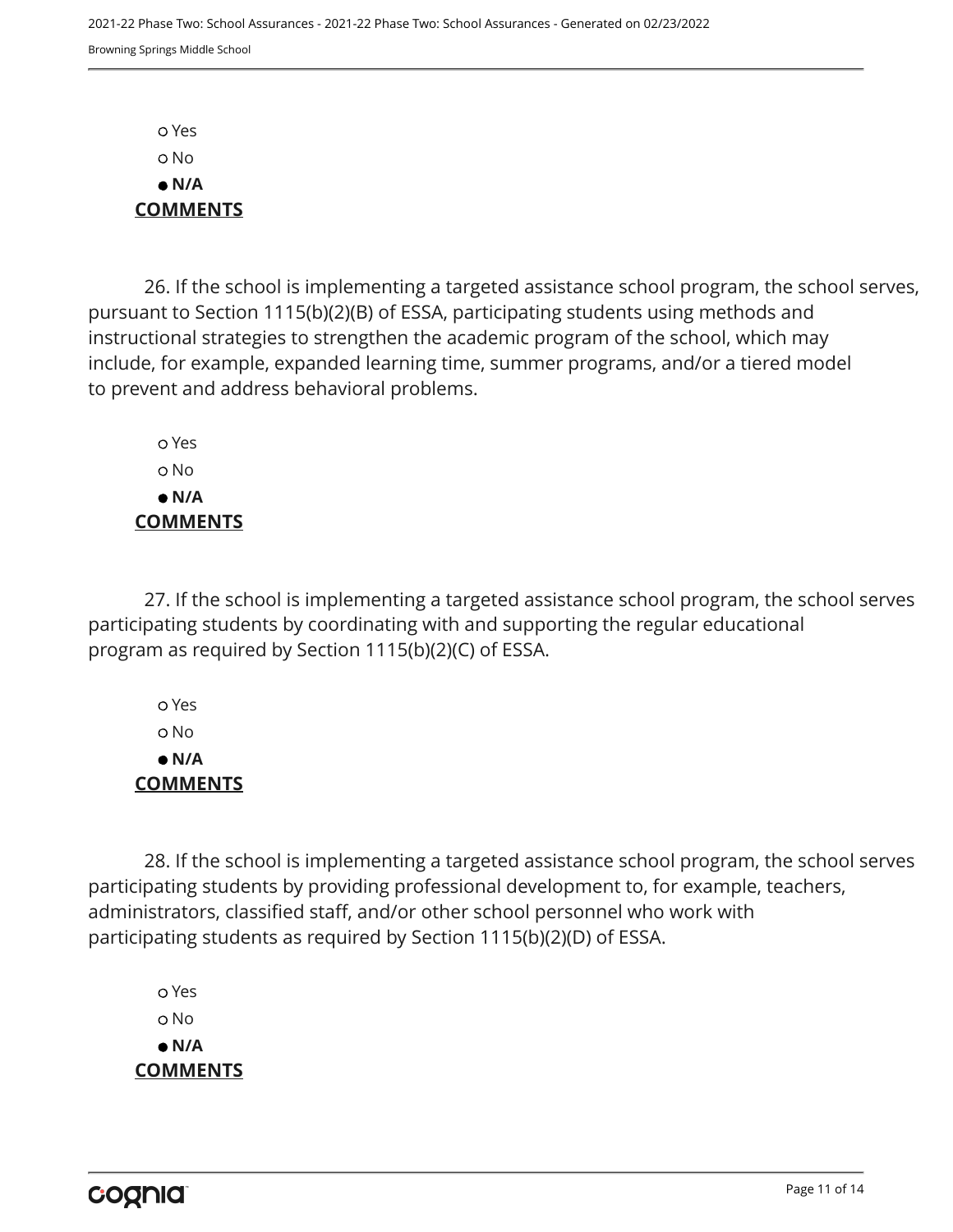29. If the school is implementing a targeted assistance school program, the school serves, pursuant to Section 1115(b)(2)(E) of ESSA, participating students by implementing strategies to increase the involvement of parents of participating students in accordance with Section 1116 of ESSA.

 Yes o No  **N/A COMMENTS**

30. If the school is implementing a targeted assistance school program, the school serves participating students, to the extent appropriate and applicable, by coordinating with other federal, state, and local programs, including but not limited to the implementation of improvement activities in schools identified for comprehensive or targeted support and improvement, as required by Section 1115(b)(2)(F) of ESSA.

 Yes No  **N/A COMMENTS**

31. If the school is implementing a targeted assistance school program, the school serves participating students by reviewing the progress of participating students on an ongoing basis and revising the targeted assistance program, if necessary, to provide additional assistance to meet challenging state academic standards as required by Section 1115(b) (2)(G) of ESSA.

 Yes No  **N/A COMMENTS**

Schools Identified for Targeted Support and Improvement

32. If identified for targeted support and improvement, including additional targeted support and improvement, pursuant to Section 1111(d)(2) of ESSA, the school developed and implemented a plan to improve student outcomes that, among other items, was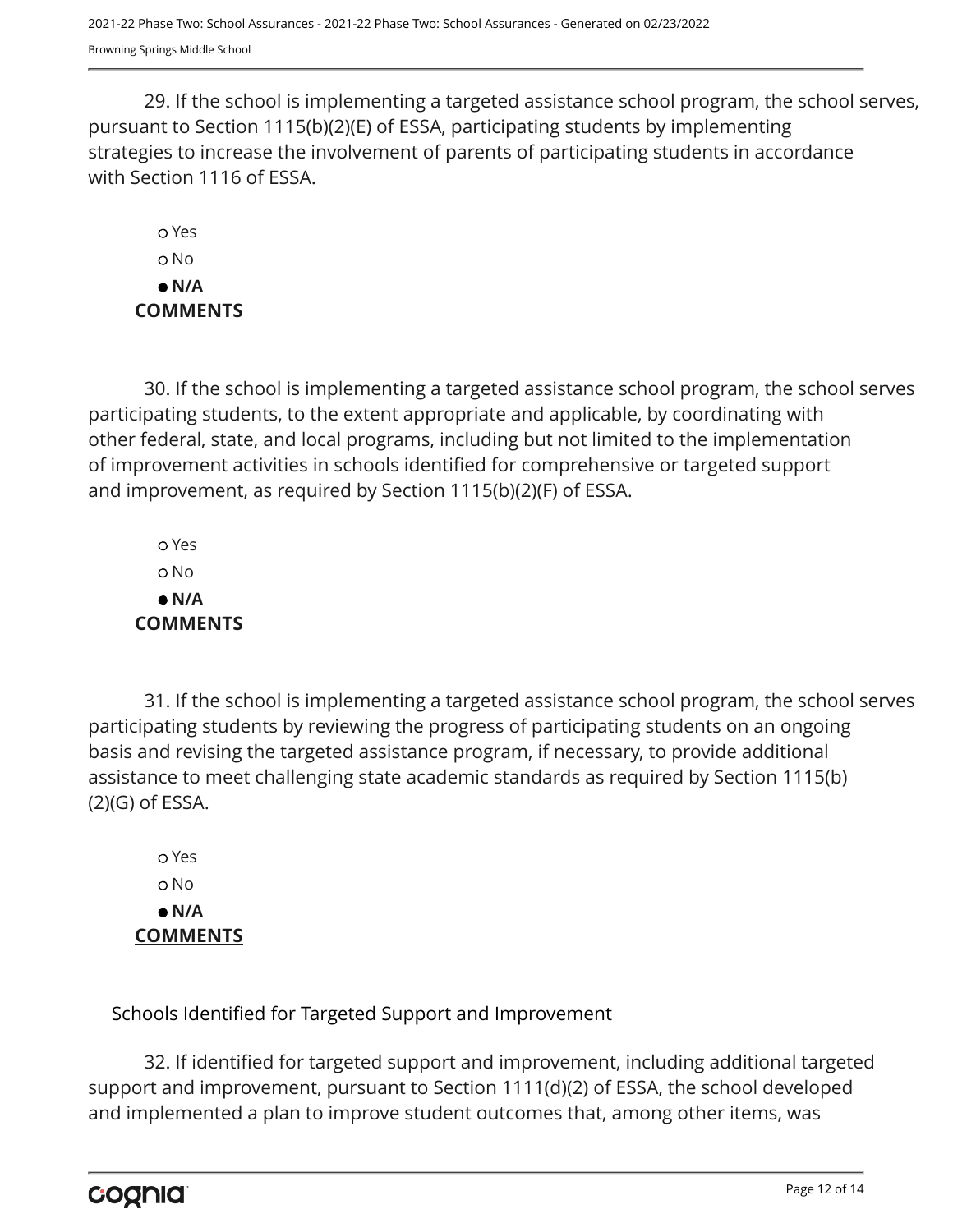informed by all indicators, including student performance against long-term goals; included evidence-based interventions; and, approved by local leadership. For reference, "evidence-based" is defined in ESSA Section 8101(21).

 Yes o No  **N/A COMMENTS**

33. If identified for additional targeted support and improvement pursuant to Section 1111(d)(2)(C), the school developed and implemented a plan to improve student outcomes that also identified resource inequities to be addressed through implementation of such plan.

 Yes No  **N/A COMMENTS**